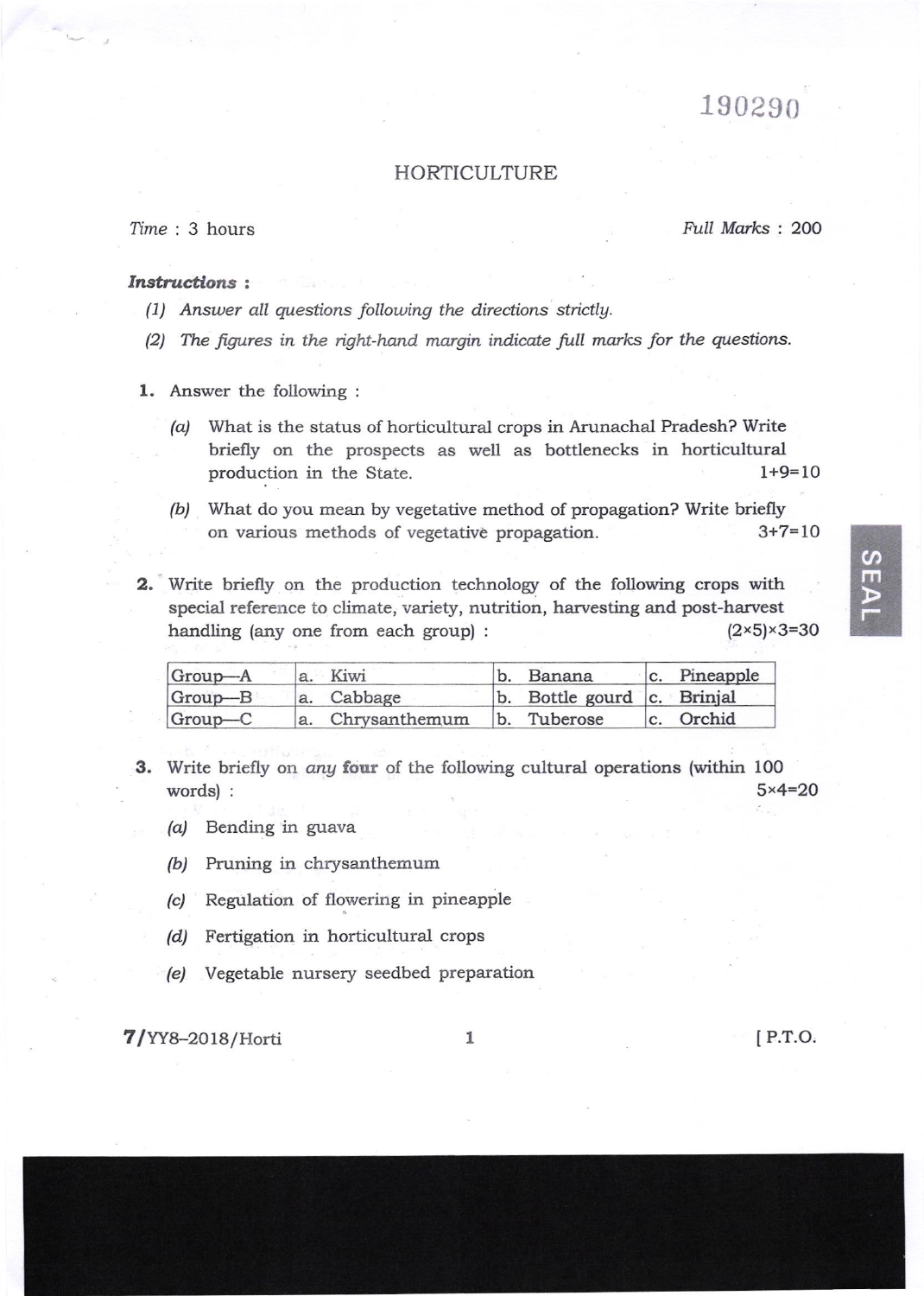- 4. Write briefly about the following (any three)
	- /a/ Biofertilizers
	- /b/ Forest conservation
	- (c) Polyhouse cultivation
	- /d/ Medicinal plants of Arunachal
- 5. Give brief description of any three of the following (within 100 words) :  $5 \times 3 = 15$ L four a the meeting situation
	- (o) Green manuring
	- (b) Packhouse operations
	- (c) Storage of fruits and vegetables
	- (d/ Micropropagation
- **6.** Answer the following (any ten):  $10 \times 10 = 100$

 $5 \times 3 = 15$ 

- (a) What are the characteristics of good quality seeds? Write briefly on the seed certification procedure. 2+8=10
- (b) What is a weed? Write briefly on various methods for controlling weeds in horticultural crops.  $1+9=10$
- (c) Why organic farming is gaining popularity in entire world? What are the prospects of organic farming in Arunachal Pradesh? Write briefly on the nutrition management in an organic horticultural farm.  $2+2+6=10$

(d) What is the role of KVKs in the development of agriculture in India? Write briefly on various extension teaching methods. 2+8=10

- (e) What are various plantation crops grown in North-East India? Write the production technology for any one of them.  $2+8=10$
- $(f)$  What is nursery? Why hardening of seedlings is necessary? Write briefly on advances in the commercial seedling production technologr. l+2+7=LO
- (g) What are the objectives of integrated pest management? Write briefly<br>on the components of IPM on the components of IPM.

 $7/YY8-2018/Horti$  2